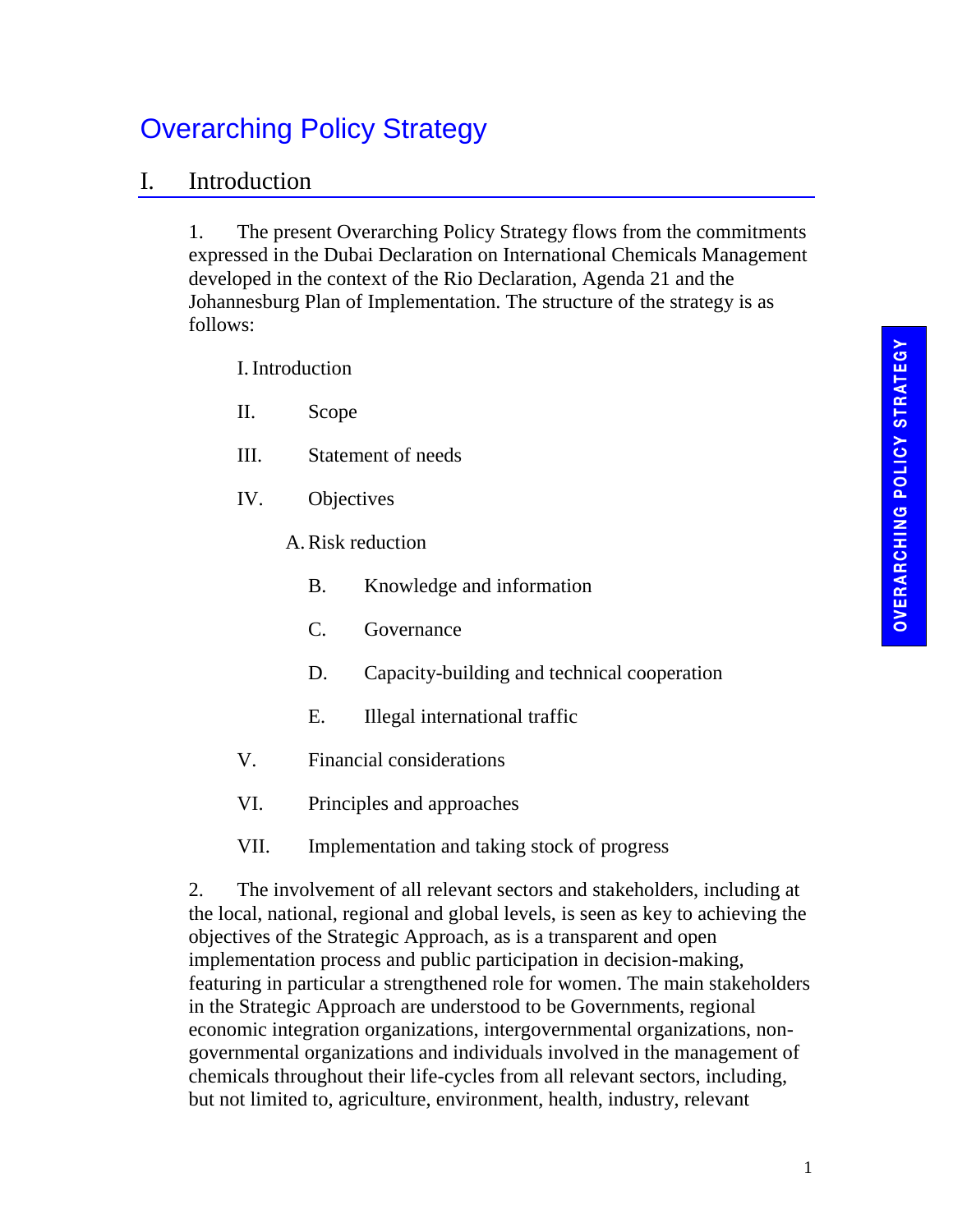economic activity, development cooperation, labour and science. Individual stakeholders include consumers, disposers, employers, farmers, producers, regulators, researchers, suppliers, transporters and workers.

#### II. Scope

- 3. The Strategic Approach has a scope that includes:
	- a. Environmental, economic, social, health and labour aspects of chemical safety,
	- b. Agricultural and industrial chemicals, with a view to promoting sustainable development and covering chemicals at all stages of their life-cycle, including in products. $<sup>1</sup>$ </sup>

4. The Strategic Approach should take due account of instruments and processes that have been developed to date and be flexible enough to deal with new ones without duplicating efforts, in particular the efforts of forums dealing with the military uses of chemicals.

## III. Statement of needs

5. A major driving force for the establishment of the Strategic Approach has been the recognition of the growing gaps between the capacities of different countries to manage chemicals safely, the need to improve synergies between existing instruments and processes and the growing sense of urgency regarding the need to assess and manage chemicals more effectively to achieve the 2020 goal articulated in paragraph 23 of the Johannesburg Plan of Implementation.<sup>2</sup> There is also the need for countries to have more effective governance structures to help make the Strategic Approach a lasting success.

6. Since the United Nations Conference on Environment and Development in Rio de Janeiro in 1992, at which the Rio Declaration and Agenda 21 were adopted, much has been done to improve chemicals management. Regulatory systems have been introduced or strengthened; much more information has been made available about chemicals; many chemicals have been assessed at the national level and internationally; a wide range of risk management measures have been introduced; and new

l

 $<sup>1</sup>$  The Strategic Approach does not cover products to the extent that the health and environmental aspects</sup> of the safety of the chemicals and products are regulated by a domestic food or pharmaceutical authority or arrangement.

<sup>&</sup>lt;sup>2</sup> A copy of paragraph 23 is set out in the appendix.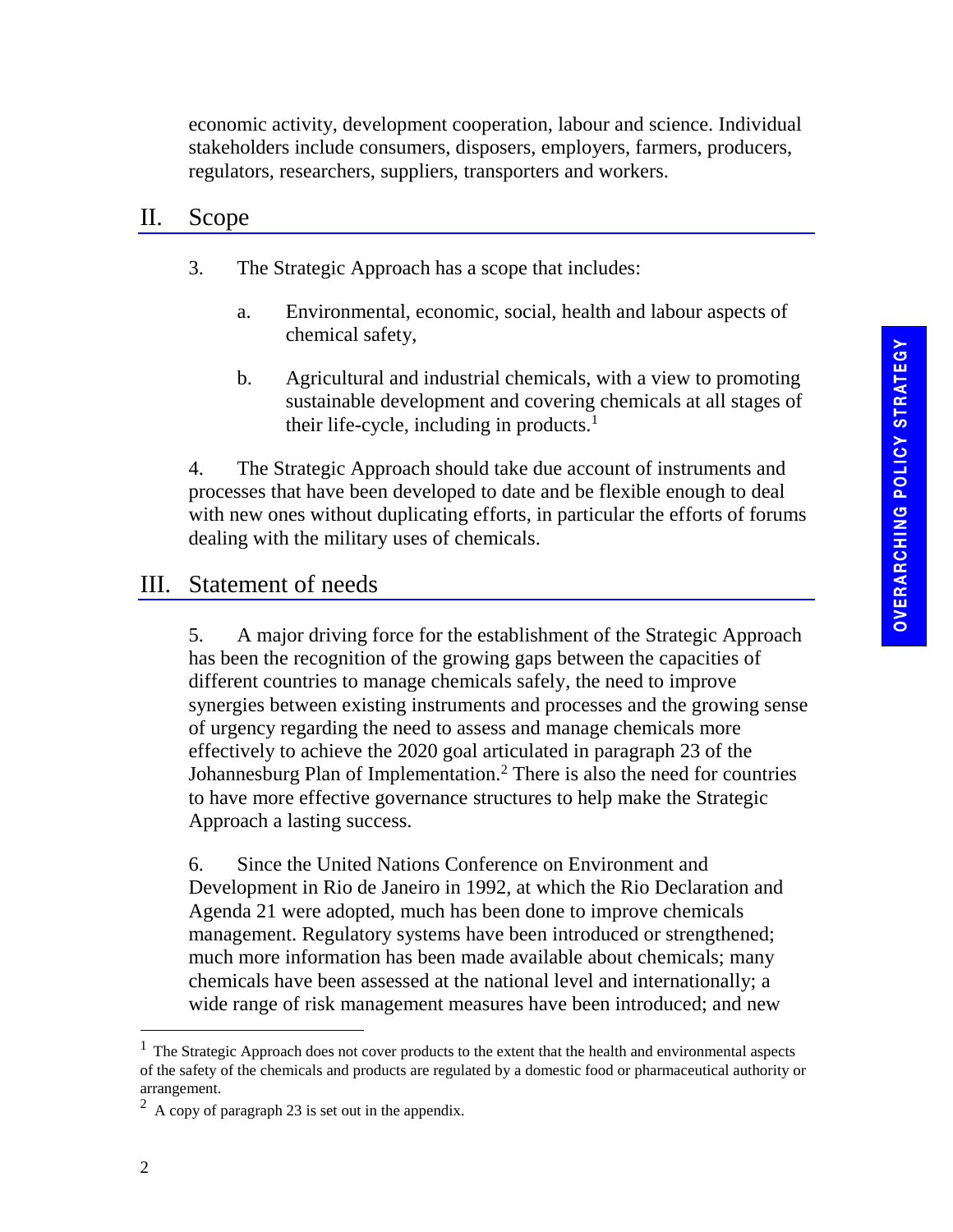tools such as the Globally Harmonized System of Classification and Labelling of Chemicals and pollutant release and transfer registers have been taken up and developed. New international instruments and programmes have been created. Industry has developed and extended its own programmes to contribute to better chemicals management, and there are now in many countries active and well informed public interest movements promoting awareness and good practices with regard to chemicals. It is, however, recognized that:

- a. The existing international policy framework for chemicals is not completely adequate and needs to be further strengthened;
- b. Implementation of established international policies is uneven;
- c. Coherence and synergies between existing institutions and processes are not completely developed and should be further improved;
- d. There is often limited or no information on many chemicals currently in use and often limited or no access to information that already exists;
- e. Many countries lack the capacity to manage chemicals soundly at the national, subregional, regional and global levels;
- f. There are inadequate resources available to address chemical safety issues in many countries, particularly to bridge the widening gap between developed countries on the one hand and developing countries and countries with economies in transition on the other.

7. Risk reduction (including preventing, reducing, remediating, minimizing and eliminating risks) is a key need in pursuing the sound management of chemicals throughout their entire life cycle including, where appropriate, products and articles containing chemicals. It is recognized that:

- a. Risk assessment and management strategies, supported by improved scientific understanding of the role and behaviour of substances, addressing product life-cycles, are central to achieving risk reduction;
- b. Risk reduction measures, appropriately informed by scientific methods and consideration of social and economic factors, are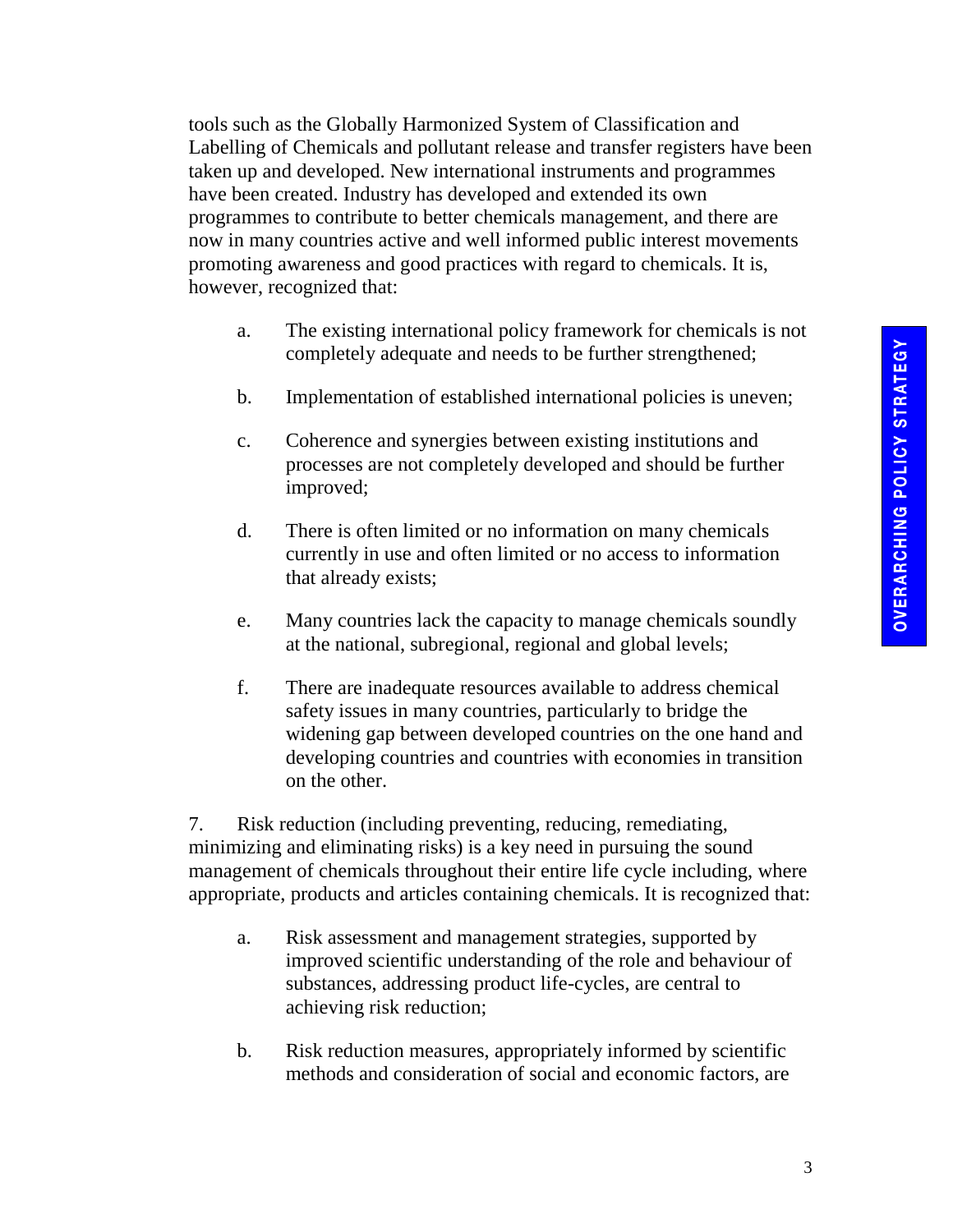needed to reduce or eliminate the harmful effects of chemicals and their inappropriate uses;

- c. Risk reduction measures need to be improved to prevent the adverse effects of chemicals on the health of children, pregnant women, fertile populations, the elderly, the poor, workers and other vulnerable groups and susceptible environments;
- d. The development of safer alternatives, including alternatives to chemicals of concern, and affordable sustainable technologies should be accelerated;
- e. Developing countries and countries with economies in transition need better access to affordable, safer technologies and alternatives, which will also assist in reducing illegal traffic in hazardous chemicals.

8. Knowledge, information and public awareness are basic needs for decision-making for the sound management of chemicals, including products and articles containing chemicals. It is recognized that:

- a. Technological information, the results of hazard and risk assessments, socio-economic methodologies and the tools to develop and apply science-based standards, harmonized risk assessment and management principles are not available to all actors, and the pace of scientific research in these areas needs to be accelerated;
- b. There is a lack of clear, accessible, timely and appropriate information on chemicals for ready use by local populations.

9. Governance is an important issue that needs to be addressed through a multi-sector and multi-stakeholder approach in pursuing the sound management of chemicals. There is therefore a need to recognize:

- a. That in many countries some stakeholders, particularly women and indigenous communities, still do not participate in all aspects of decision-making related to the sound management of chemicals, a situation which needs to be addressed;
- b. That implementation of the present international regime for the sound management of chemicals, including binding instruments and other relevant initiatives, is uneven, a situation which needs to be addressed. There are gaps, overlaps and duplication in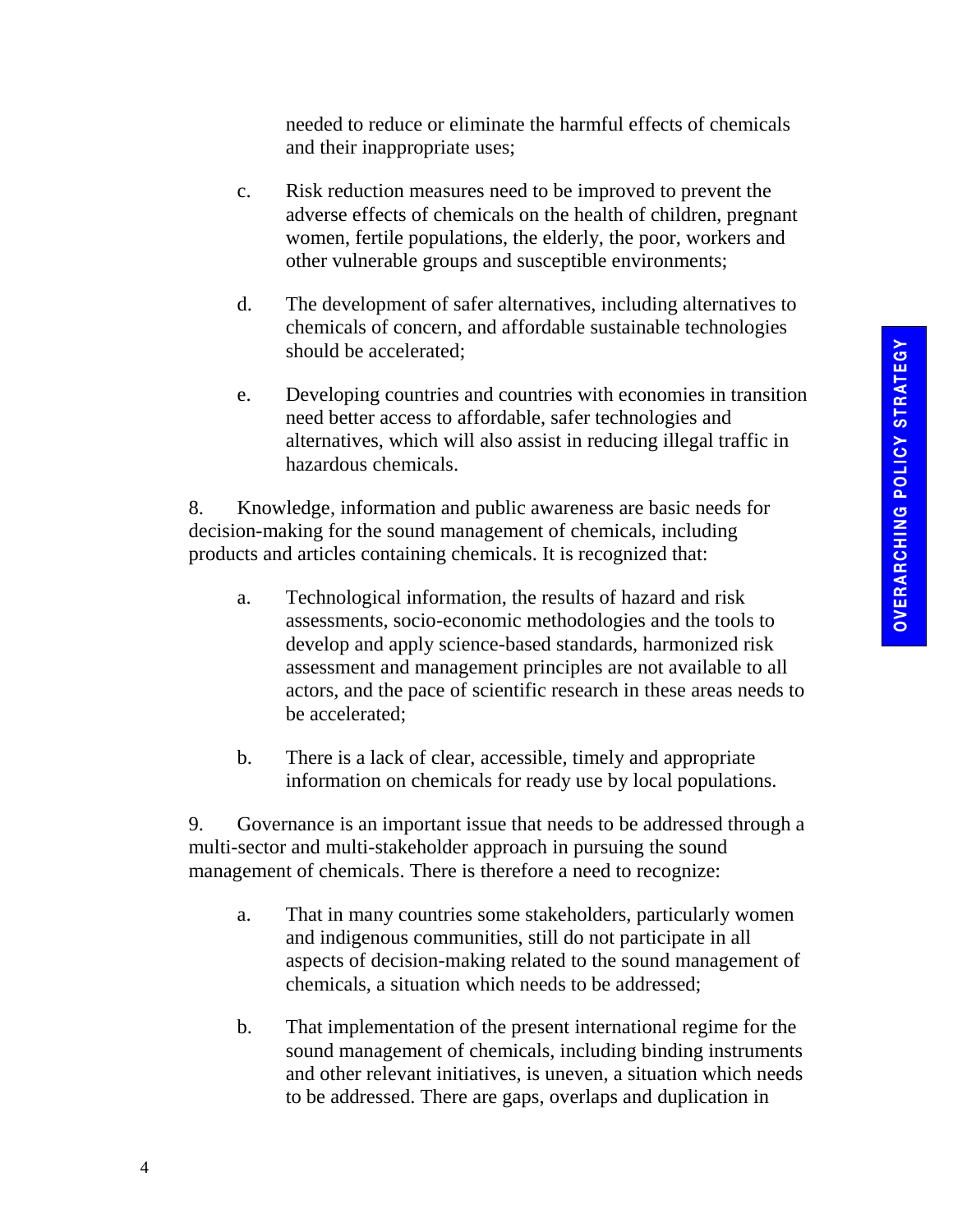chemicals management activities and there is a need in many countries for enhanced coherence, consistency and cooperation to ensure efficient and effective use of available resources at the national, regional, and international levels. Many countries have not ratified or implemented regional and global legally binding instruments and other relevant initiatives, addressed gaps in national chemicals regimes or developed national mechanisms for coordinating chemicals activities;

- c. That the mechanisms used to address the social and economic impacts of chemicals on human health, society and the environment, including liability, compensation and redress, need to be improved in some countries;
- d. That chemicals issues are only sometimes featured in relevant national policy documents, including development assistance plans or strategies, sustainable development strategies and, as appropriate, poverty reduction strategies;
- e. That there is a need to promote the role of all sectors of civil society and the private sector in the implementation of the Strategic Approach.

10. Capacity-building and technical assistance in relation to all aspects of the sound management of chemicals are among the essential elements for the successful implementation of the Strategic Approach:

- a. The widening gap in capacity between developed countries on the one hand and developing countries and countries with economies in transition on the other should be bridged in order to make progress towards the goal articulated in paragraph 23 of the Johannesburg Plan of Implementation. Some developed countries, however, also face capacity issues in striving to meet this goal;
- b. There is a need for enhanced cooperation aimed at strengthening the capacities of developing countries and countries with economies in transition for the sound management of chemicals and hazardous wastes and promoting adequate transfer of cleaner and safer technology to those countries.

11. Illegal international traffic in hazardous substances and dangerous products is a pressing problem for many countries, especially for developing countries and countries with economies in transition.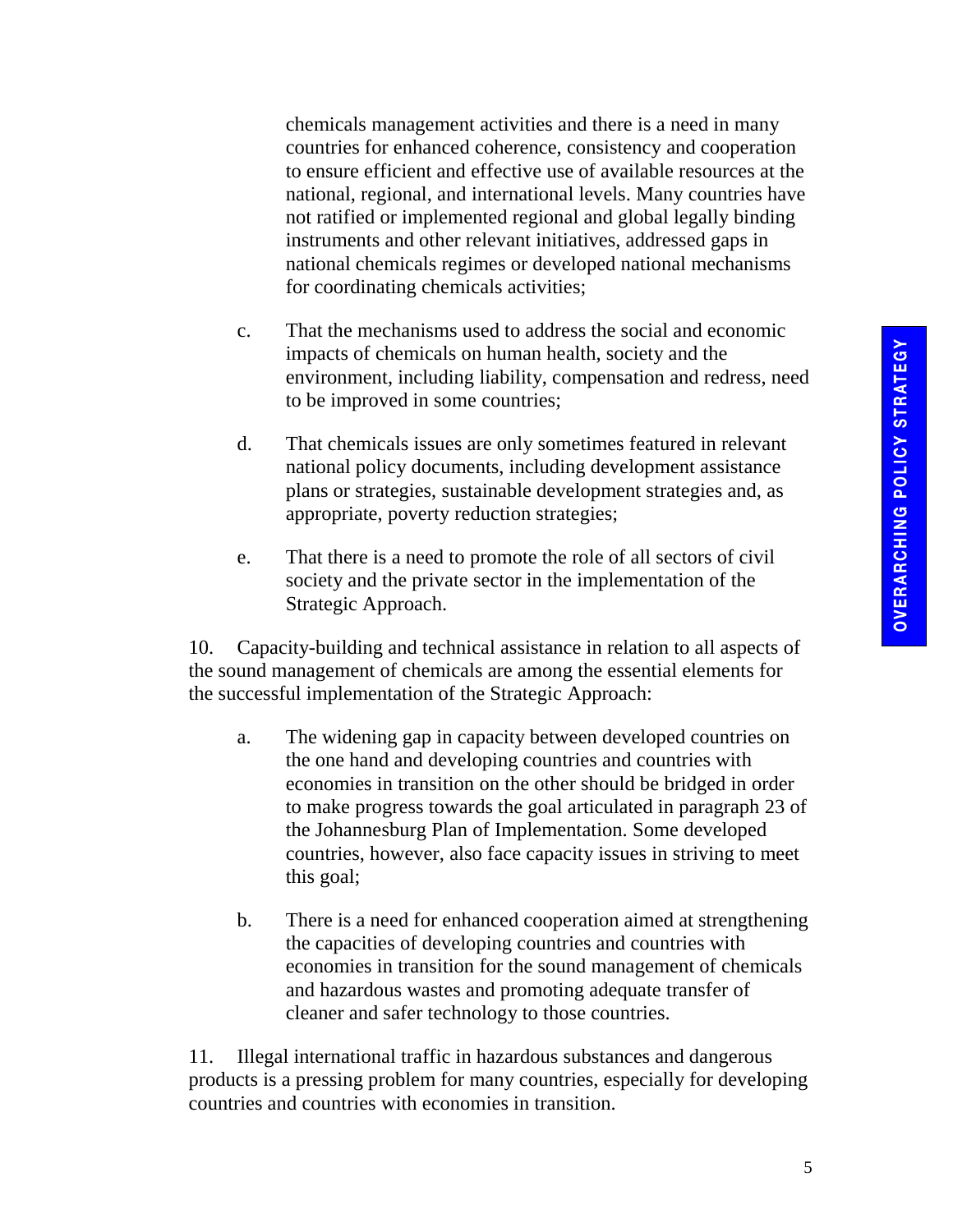12. One of the challenges that will be faced by many countries, in particular developing countries and countries with economies in transition, in pursuing the goal articulated in paragraph 23 of the Johannesburg Plan of Implementation is to obtain access to the considerable financial and other resources needed to achieve the sound management of chemicals.

## IV. Objectives

13. The overall objective of the Strategic Approach is to achieve the sound management of chemicals throughout their life-cycle so that, by 2020, chemicals are used and produced in ways that lead to the minimization of significant adverse effects on human health and the environment. The objective will be achieved, among other ways, through the implementation of activities set out in the Global Plan of Action.

## **A. Risk reduction**

14. The objectives of the Strategic Approach with regard to risk reduction are:

- a. To minimize risks to human health, including that of workers, and to the environment throughout the life cycle of chemicals;
- b. To ensure that humans and ecosystems and their constituent parts that are especially vulnerable or especially subject to exposure to chemicals that may pose a risk are taken into account and protected in making decisions on chemicals;
- c. To implement transparent, comprehensive, efficient and effective risk management strategies based on appropriate scientific understanding, including of health and environmental effects, and appropriate social and economic analysis aimed at pollution prevention, risk reduction and risk elimination, including detailed safety information on chemicals, to prevent unsafe and unnecessary exposures to chemicals;
- d. To ensure, by 2020:
	- i. That chemicals or chemical uses that pose an unreasonable and otherwise unmanageable risk to human health and the environment<sup>3</sup> based on a science-based risk assessment

l

<sup>&</sup>lt;sup>3</sup> Groups of chemicals that might be prioritized for assessment and related studies include: persistent, bioaccumulative and toxic substances (PBTs); very persistent and very bioaccumulative substances;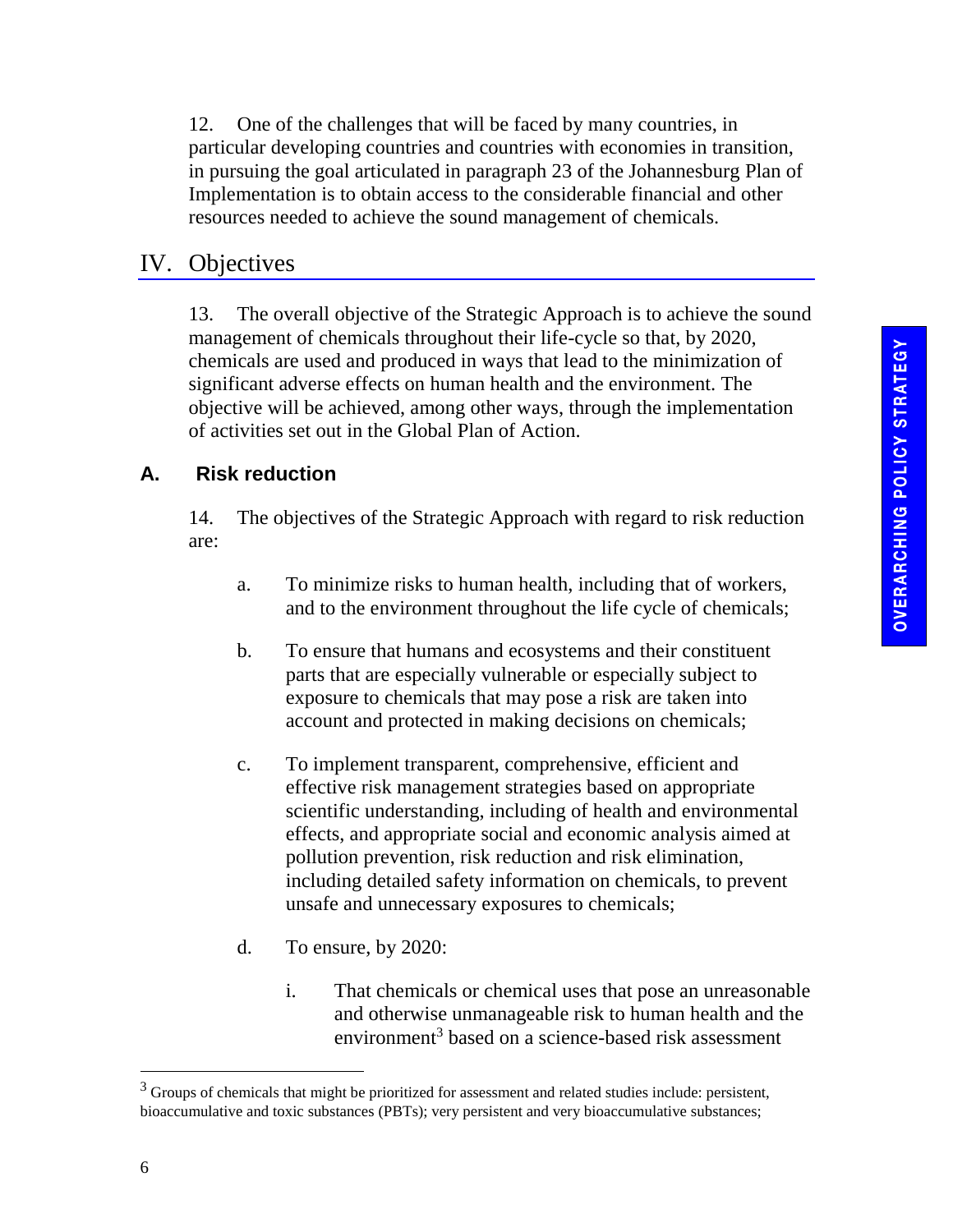and taking into account the costs and benefits as well as the availability of safer substitutes and their efficacy, are no longer produced or used for such uses;

- ii. That risks from unintended releases of chemicals that pose an unreasonable and otherwise unmanageable risk to human health and the environment<sup>3</sup> based on a sciencebased risk assessment and taking into account the costs and benefits, are minimized;
- e. Appropriately to apply the precautionary approach, as set out in Principle 15 of the Rio Declaration on Environment and Development, while aiming to achieve that chemicals are used and produced in ways that lead to the minimization of significant adverse effects on human health and the environment;
- f. To give priority consideration to the application of preventive measures such as pollution prevention;
- g. To ensure that existing, new and emerging issues of global concern are sufficiently addressed by means of appropriate mechanisms;
- h. To reduce the generation of hazardous waste, both in quantity and toxicity, and to ensure the environmentally sound management of hazardous waste, including its storage, treatment and disposal;
- i. To promote the environmentally sound recovery and recycling of hazardous materials and waste;
- j. To promote and support the development and implementation of, and further innovation in, environmentally sound and safer alternatives, including cleaner production, informed substitution of chemicals of particular concern and non-chemical alternatives.

l

chemicals that are carcinogens or mutagens or that adversely affect, inter alia, the reproductive, endocrine, immune, or nervous systems; persistent organic pollutants (POPs), mercury and other chemicals of global concern; chemicals produced or used in high volumes; those subject to wide dispersive uses; and other chemicals of concern at the national level.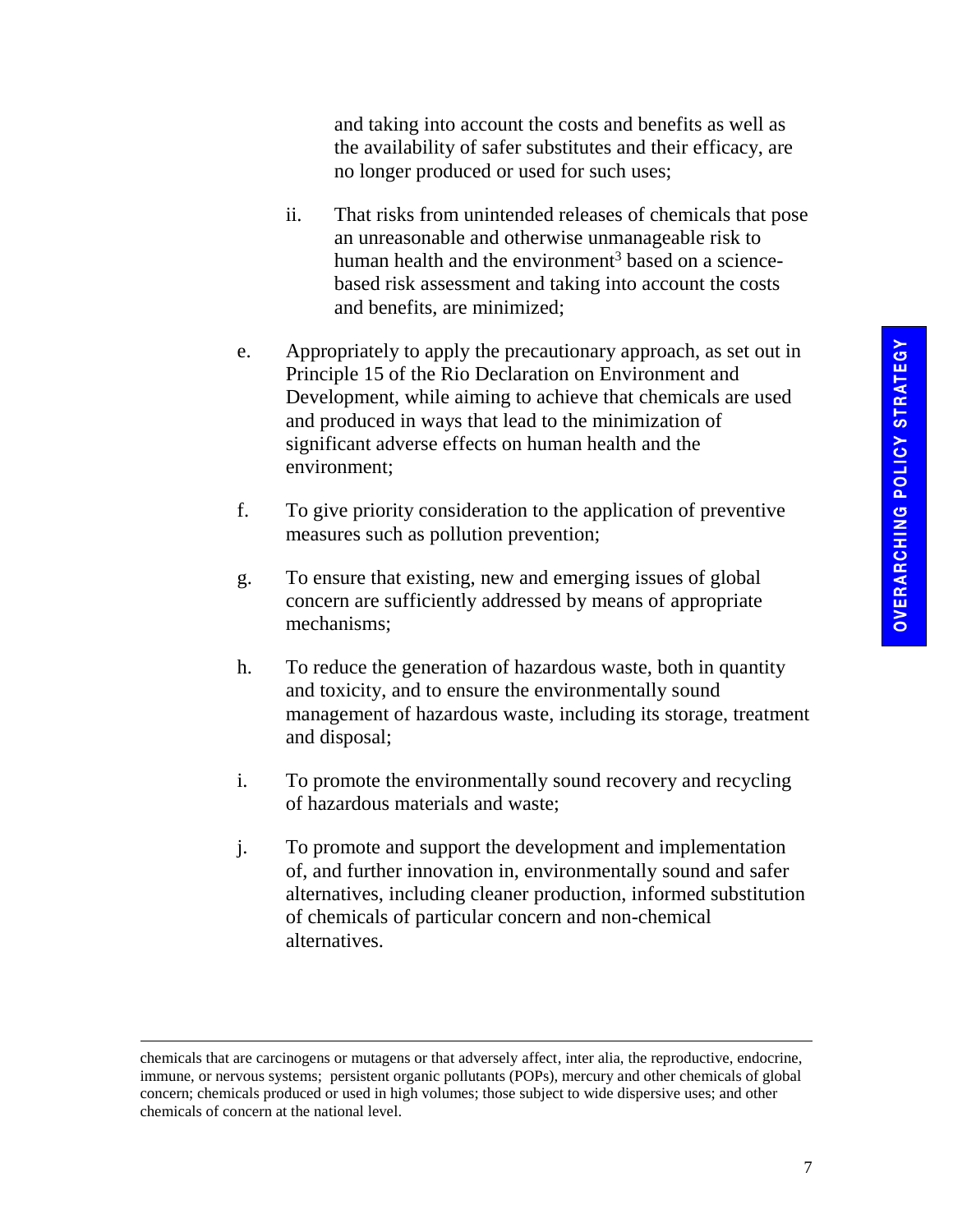#### **B. Knowledge and information**

15. The objectives of the Strategic Approach with regard to knowledge and information are:

- a. To ensure that knowledge and information on chemicals and chemicals management are sufficient to enable chemicals to be adequately assessed and managed safely throughout their life cycle;
- b. To ensure, for all stakeholders:
	- i. That information on chemicals throughout their life cycle, including, where appropriate, chemicals in products, is available, accessible, user friendly, adequate and appropriate to the needs of all stakeholders. Appropriate types of information include their effects on human health and the environment, their intrinsic properties, their potential uses, their protective measures and regulation;
	- ii. That such information is disseminated in appropriate languages by making full use of, among other things, the media, hazard communication mechanisms such as the Globally Harmonized System of Classification and Labelling of Chemicals and relevant provisions of international agreements;
- c. To ensure that, in making information available in accordance with paragraph 15 (b), confidential commercial and industrial information and knowledge are protected in accordance with national laws or regulations or, in the absence of such laws or and regulations, are protected in accordance with international provisions. In the context of this paragraph, information on chemicals relating to the health and safety of humans and the environment should not be regarded as confidential;
- d. To make objective scientific information available for appropriate integration into risk assessments and associated decision-making relating to chemicals policy, including in relation to assessment of chemical hazards and risks to human health, especially vulnerable sub-populations such as children, and to the environment, particularly vulnerable ecosystems;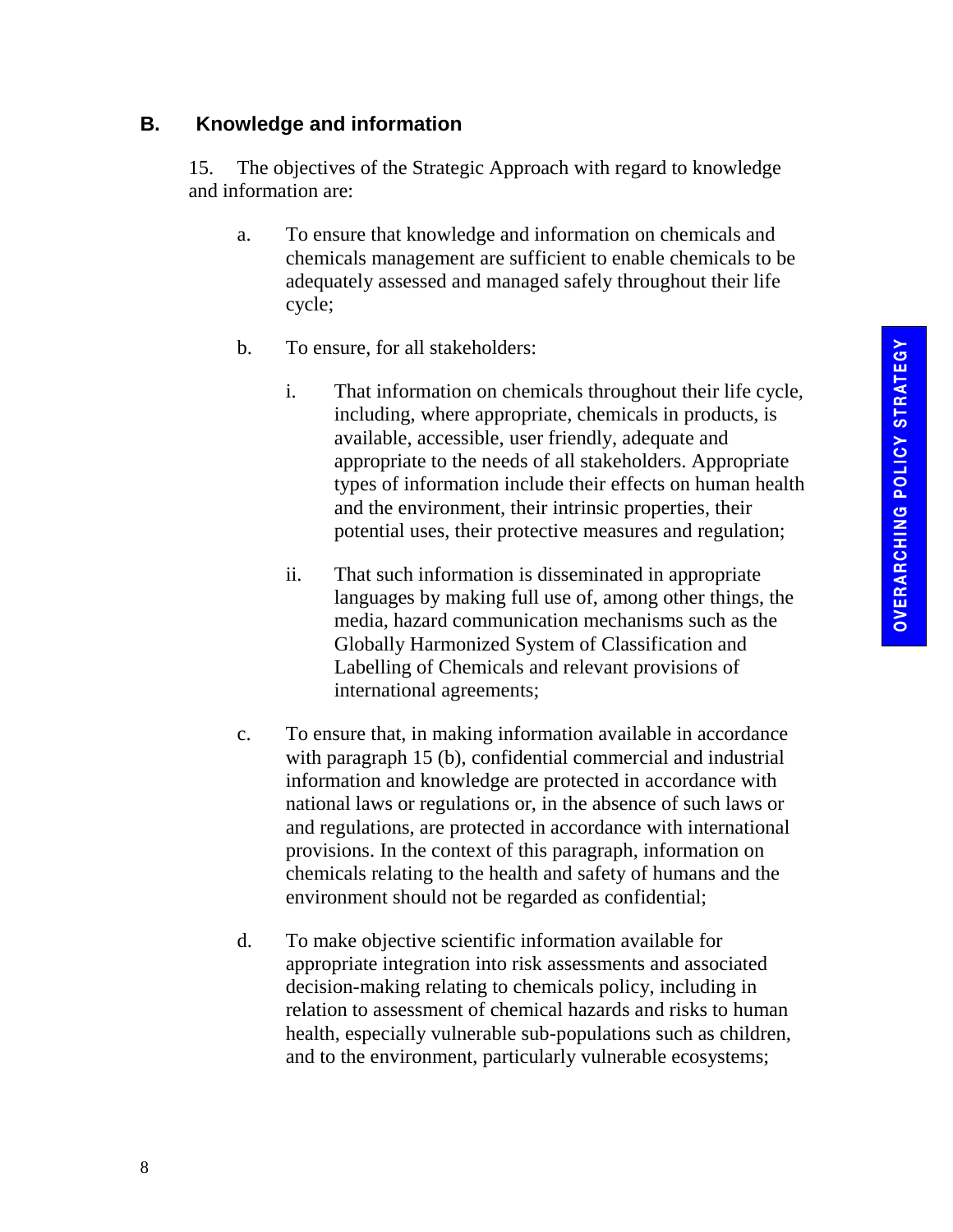- e. To ensure that science-based standards, risk assessment and management procedures and the results of hazard and risk assessments are available to all actors;
- f. To make objective scientific methods and information available to assess the effects of chemicals on people and the environment, particularly through the development and use of indicators;
- g. To accelerate the pace of scientific research on identifying and assessing the effects of chemicals on human beings and the environment, including emerging issues, and to ensure that research and development are undertaken in relation to chemical control technologies, development of safer chemicals and cleaner technologies and non-chemical alternatives and technologies;
- h. To promote implementation of the common definitions and criteria contained in the Globally Harmonized System of Classification and Labelling of Chemicals;
- i. To make widely available, for consideration and implementation, the range of existing risk reduction and other tools from various participating organizations of the Inter-Organization Programme for the Sound Management of Chemicals  $(IOMC)^4$  such as the Mutual Acceptance of Data system of the Organisation for Economic Co-operation and Development (OECD) and the International Programme on Chemical Safety (IPCS) database on chemical safety information from intergovernmental organizations (INCHEM), in order to promote best practices in chemicals management, harmonization and burden-sharing;
- j. To develop knowledge and information on the estimated current and projected financial and other impacts on sustainable development associated with the unsound management of chemicals of concern on a global basis.

#### **C. Governance**

l

<sup>4</sup>The participating organizations of IOMC are the Food and Agriculture Organization of the United Nations, the International Labour Organization, the Organisation for Economic Co-operation and Development, the United Nations Environment Programme, the United Nations Industrial Development Organization, the United Nations Institute for Training and Research and the World Health Organization.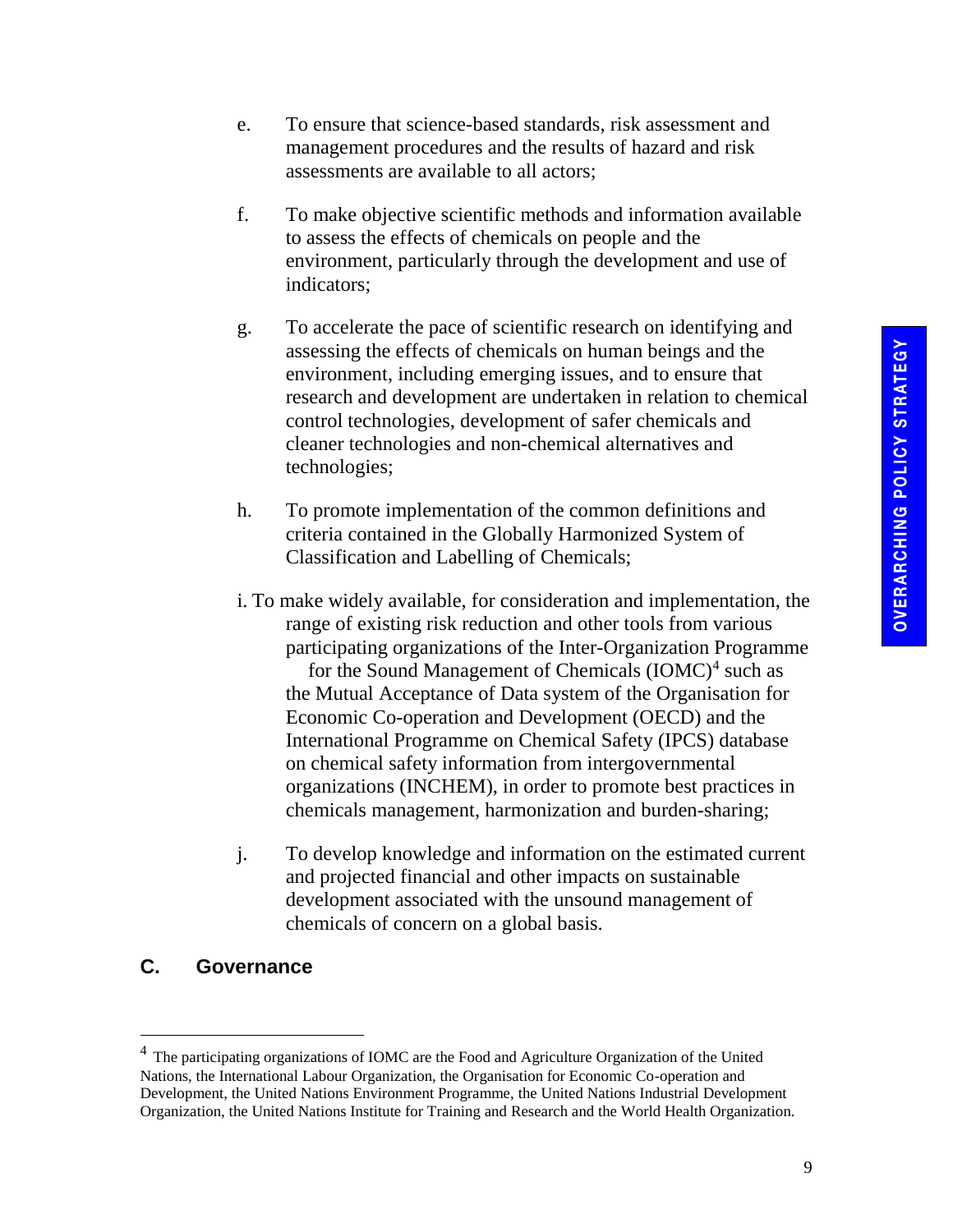16. The objectives of the Strategic Approach with regard to governance are:

- a. To achieve the sound management of chemicals throughout their life cycle by means of appropriate national, regional and international mechanisms, as needed, that are multi-sectoral, comprehensive, effective, efficient, transparent, coherent and inclusive and ensure accountability, taking into account the circumstances and needs of countries, especially developing countries and countries with economies in transition;
- b. To promote the sound management of chemicals within each relevant sector and integrated programmes for sound chemicals management across all sectors;
- c. To provide guidance to stakeholders in identifying priorities for chemicals management activities;
- d. To strengthen enforcement and encourage the implementation of national laws and regulations regarding chemicals management, including those that serve to implement international agreements;
- e. To promote relevant codes of conduct, including those relating to corporate environmental and social responsibility;
- f. To promote close international cooperation among concerned institutions, including among customs services, in different countries for the exchange of relevant information aimed at preventing all illegal international traffic in dangerous chemical products;
- g. To promote and support meaningful and active participation by all sectors of civil society, particularly women, workers and indigenous communities, in regulatory and other decision-making processes that relate to chemical safety;
- h. To ensure equal participation of women in decision-making on chemicals policy and management;
- i. To ensure that national institutional frameworks address the prevention of illegal international traffic in chemicals;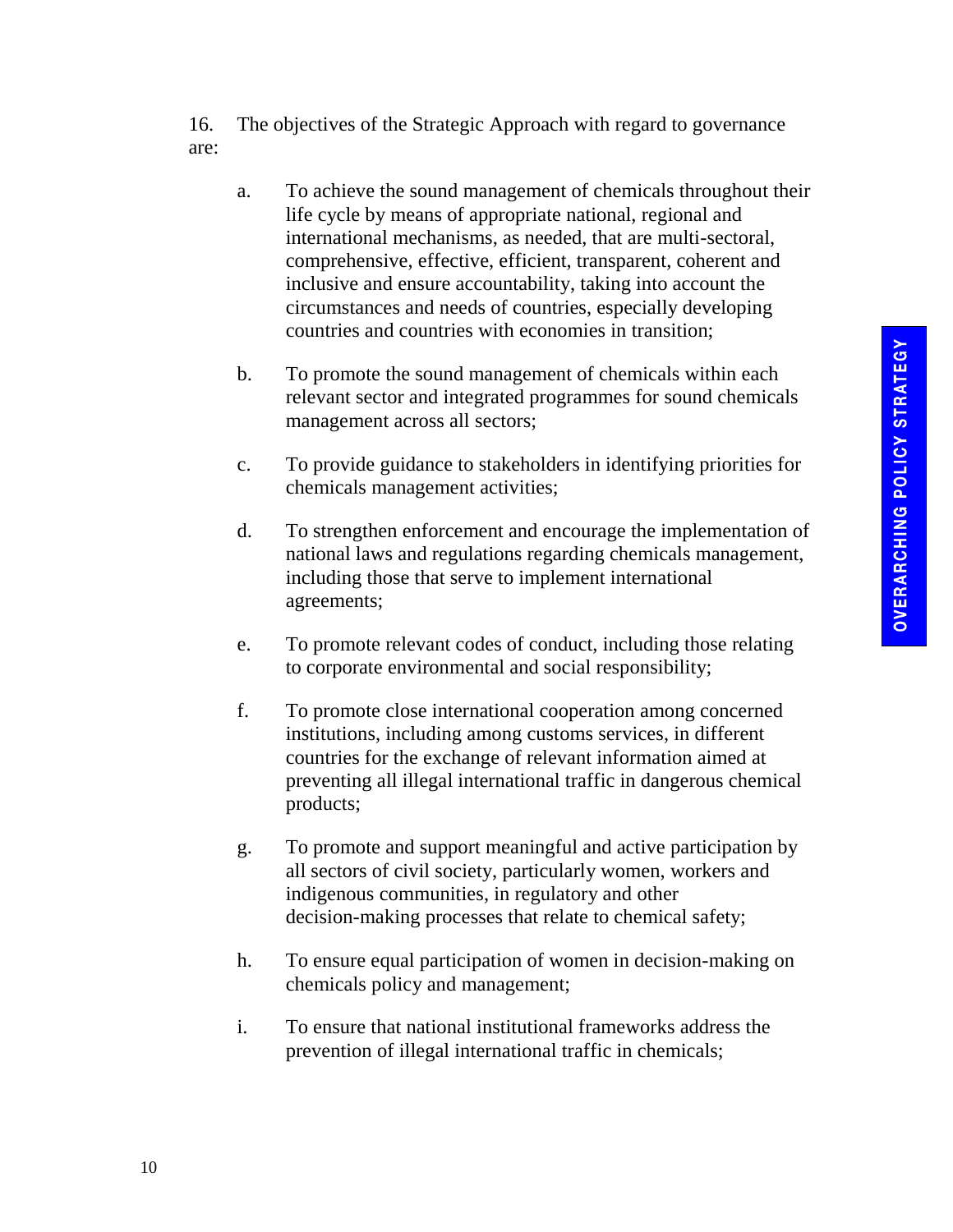- j. To support coordinated assistance activities at the international level in accordance with the implementation of the Strategic Approach;
- k. To promote mutual supportiveness between trade and environmental policies;
- l. To provide and support enabling frameworks for businesses to develop and improve products that advance the objectives of the Strategic Approach;
- m. To enhance synergies between the activities of Governments, international institutions, multilateral organization secretariats and development agencies in pursuit of the sound management of chemicals;
- n. To enhance cooperation on the sound management of chemicals between Governments, the private sector and civil society at the national, regional and global levels.

## **D. Capacity-building and technical cooperation**

17. The objectives of the Strategic Approach with regard to capacitybuilding and technical cooperation are:

- a. To increase the capacity for the sound management of chemicals throughout their life cycle in all countries as needed, especially in developing countries and countries with economies in transition;
- b. To narrow the widening gap in capacities between developed countries on the one hand and developing countries and countries with economies in transition on the other hand;
- c. To establish or strengthen partnerships and mechanisms for technical cooperation and the provision of appropriate and clean technology to and among developing countries and countries with economies in transition, maximizing synergies with the Bali Strategic Plan for Technology Support and Capacitybuilding;
- d. To develop and implement sustainable capacity-building strategies in developing countries and countries with economies in transition and to promote cooperation among all countries;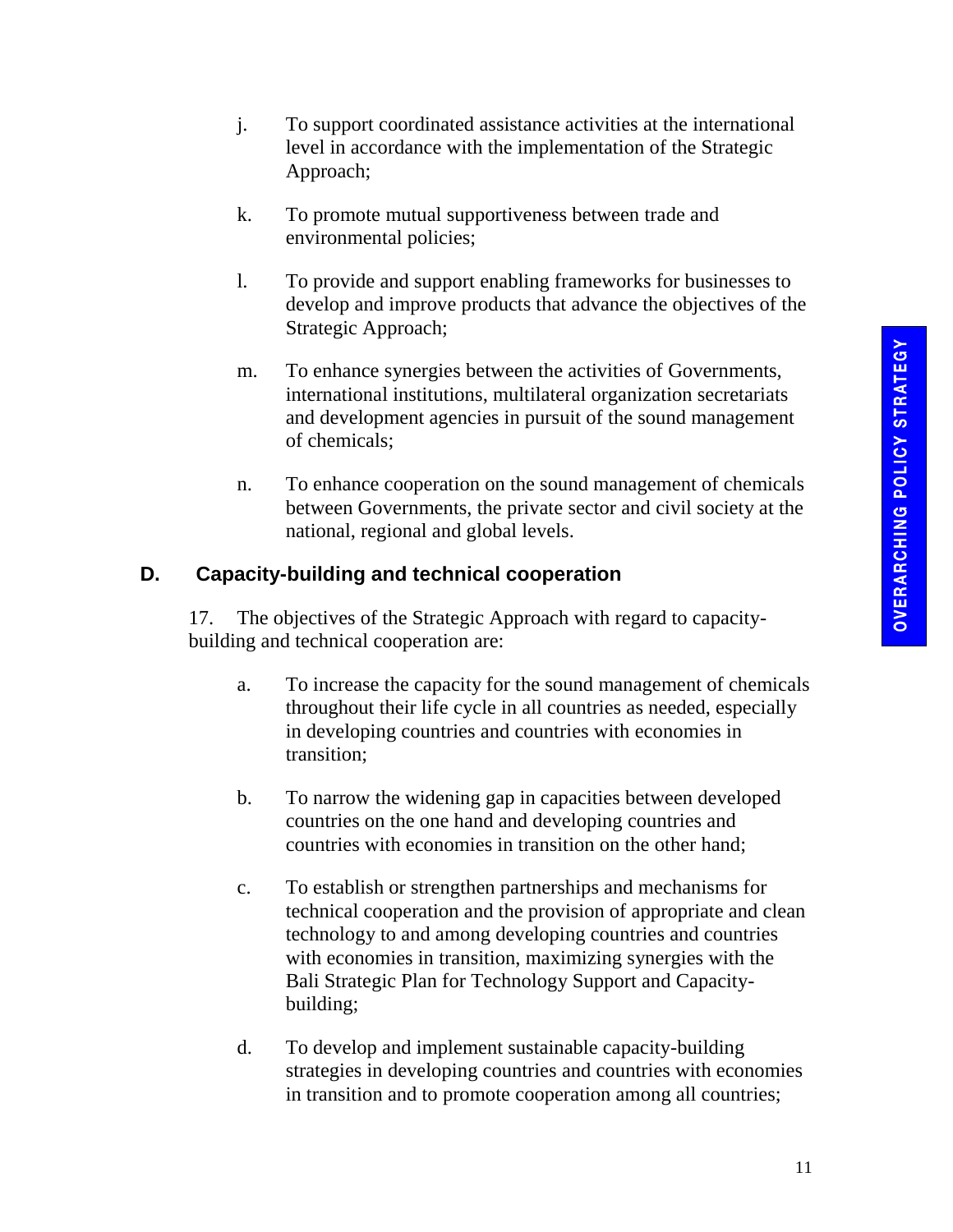- e. To promote coordination of and access to information on capacity-building for the sound management of chemicals and to enhance transparency and accountability;
- f. To include capacity-building for the sound management of chemicals as a priority in social and economic development strategies, including national sustainable development strategies, poverty reduction strategy papers and country assistance strategies, and to make chemicals an important part of national policy;
- g. To encourage stakeholders to develop and promote programmes on chemical safety and scientific research and analysis and to assist with capacity-building programmes in developing countries and countries with economies in transition;
- h. To encourage and facilitate appropriate use by developing countries and countries with economies in transition of work already done and chemicals management models already established by other countries and international organizations;
- i. To promote the awareness of donors, multilateral organizations and other relevant actors of the relevance of chemical safety for poverty reduction and sustainable development.

### **E. Illegal international traffic**

18. The objectives of the Strategic Approach with regard to illegal international traffic are:

- a. To prevent illegal international traffic in toxic, hazardous, banned and severely restricted chemicals, including products incorporating these chemicals, mixtures and compounds and wastes;
- b. To strengthen mechanisms and domestic and regional implementation supporting existing multilateral agreements that contain provisions relating to the prevention of illegal international traffic;
- c. To promote information sharing and to strengthen the capacity of developing countries and countries with economies in transition at the national and regional levels for the prevention and control of illegal international traffic.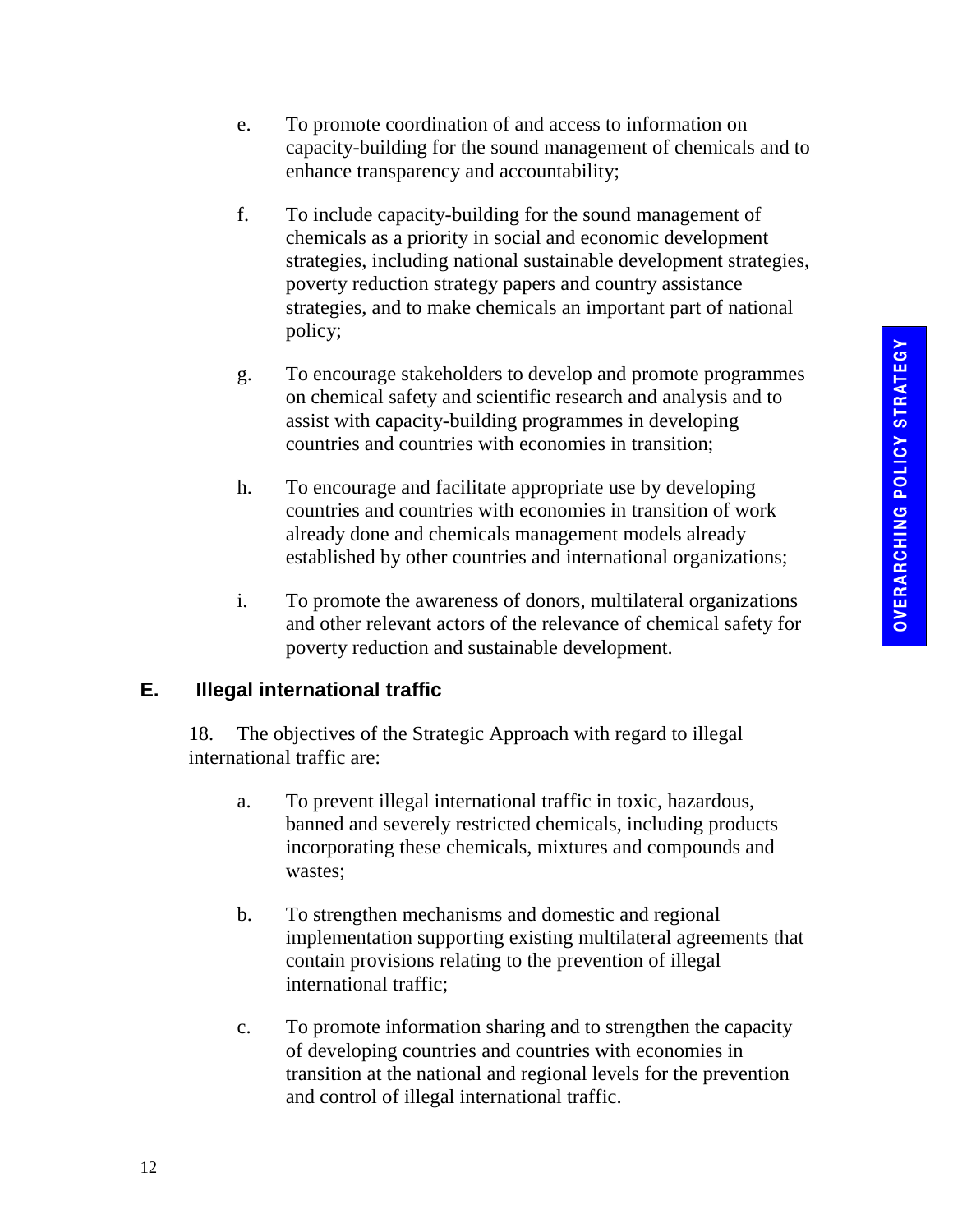## V. Financial considerations

19. The Strategic Approach should reflect national, regional and global efforts to advance the sound management of chemicals recognizing Principle 7 of the Rio Declaration on Environment and Development. The Strategic Approach should call upon existing and new sources of financial support to provide additional resources and should build upon, among other things, the Bali Strategic Plan for Technology Support and Capacity-building. It should also include the mobilization of additional national and international financial resources, including through the Quick Start Programme and other measures set out in this paragraph, to accelerate the strengthening of capabilities and capacities for the implementation of the Strategic Approach objectives. The extent to which developing countries, particularly least developed countries and small island developing States, and countries with economies in transition can make progress towards reaching the 2020 goal depends, in part, on the availability of financial resources provided by the private sector and bilateral, multilateral and global agencies or donors. Financial arrangements for the Strategic Approach include, among other things:

- a. Actions at the national or sub-national levels to support financing of Strategic Approach objectives, including by:
	- i. Integrating Strategic Approach objectives in relevant programmes, plans and/or strategies at various levels;
	- ii. Assessing current laws, policies and regulations to identify changes that may be needed to advance implementation of the Strategic Approach objectives, including an assessment of funding needs where appropriate;
	- iii. Assessing and where necessary adopting appropriate policies at the national and sub-national levels, which could include economic instruments, that can help to cover the cost of sound chemicals management;
	- iv. Where appropriate, assessing and adopting at the national and sub-national levels economic instruments intended to internalize the external costs of chemicals, bearing in mind that such instruments need careful design, especially in developing countries and countries with economies in transition;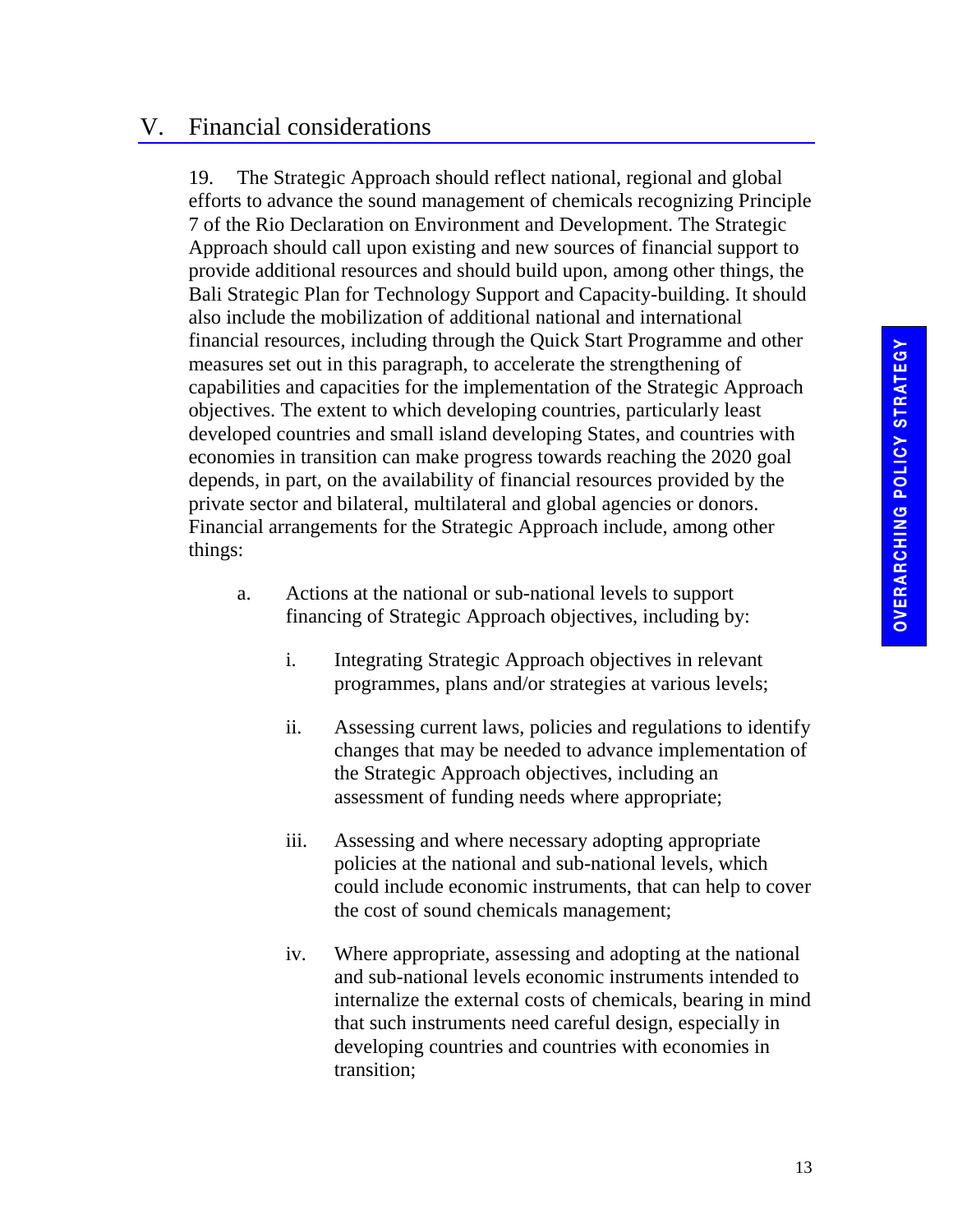- v. Governments and other stakeholders exchanging information on experience and studies in the national use of economic instruments and submitting such information to the United Nations Environment Programme (UNEP) to make it broadly available;
- b. Enhancing industry partnerships and financial and technical participation in the implementation of Strategic Approach objectives, including by inviting industry:
	- i. To review and strengthen current voluntary industry initiatives to address the considerable challenges associated with the implementation of Strategic Approach objectives;
	- ii. To develop new initiatives, including in partnership with foundations, academia and non-governmental organizations, for the implementation of Strategic Approach objectives;
	- iii. To provide resources, including in-kind contributions, for the implementation of Strategic Approach objectives, continuing and building upon its initiatives on good corporate social and environmental responsibility;
- c. Integration of the Strategic Approach objectives into multilateral and bilateral development assistance cooperation, including by:
	- i. Developing countries and countries with economies in transition, where necessary with the technical support of donors, considering the integration of Strategic Approach objectives into relevant national documents that influence development assistance cooperation;
	- ii. Donors responding to requests by, and working in partnership with, developing countries and countries with economies in transition by recognizing Strategic Approach objectives as an important element of bilateral aid agency cooperation in support of sustainable development;
	- iii. Inviting United Nations specialized agencies, funds and programmes and other intergovernmental organizations to include Strategic Approach objectives within their activities, as appropriate;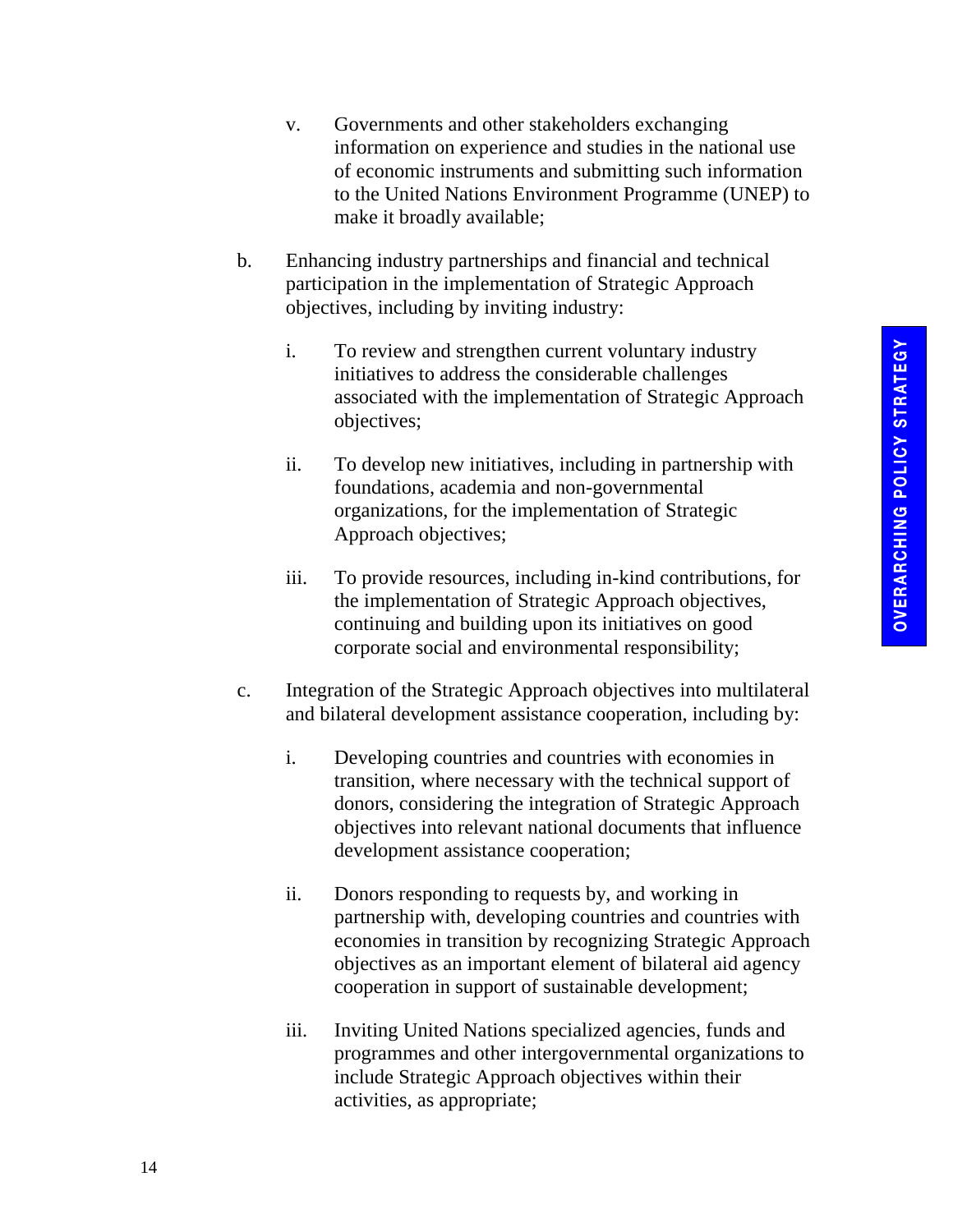- d. Making more effective use of and building upon existing sources of relevant global funding, including by inviting the Global Environment Facility and the Montreal Protocol on Substances that Deplete the Ozone Layer and its Multilateral Fund for the Implementation of the Montreal Protocol within their mandates to consider whether and how they might support implementation of appropriate and relevant Strategic Approach objectives and to report;
- e. Supporting initial capacity-building activities for the implementation of Strategic Approach objectives by establishing a programme to be called the Quick Start Programme. The Programme will contain a voluntary, time-limited trust fund and may include multilateral, bilateral and other forms of cooperation. The trust fund will be administered by UNEP;
- f. Inviting Governments and other stakeholders to provide resources to enable the secretariat of the Strategic Approach to fulfil the tasks set out in paragraph 28, including by:
	- i. Inviting UNEP to arrange for the adaptation and reinforcement of the existing voluntary trust fund to support these tasks;
	- ii. Inviting all countries and regional economic integration organizations to contribute;
	- iii. Inviting the private sector, including industry, foundations and other non-governmental organizations, to also contribute.

## VI. Principles and approaches

20. In developing and implementing the Strategic Approach and the Global Plan of Action, Governments and other stakeholders should be guided by:

- a. Principles and approaches in the following:
	- i. Stockholm Declaration on the Human Environment, in particular Principle 22;
	- ii. Rio Declaration on Environment and Development;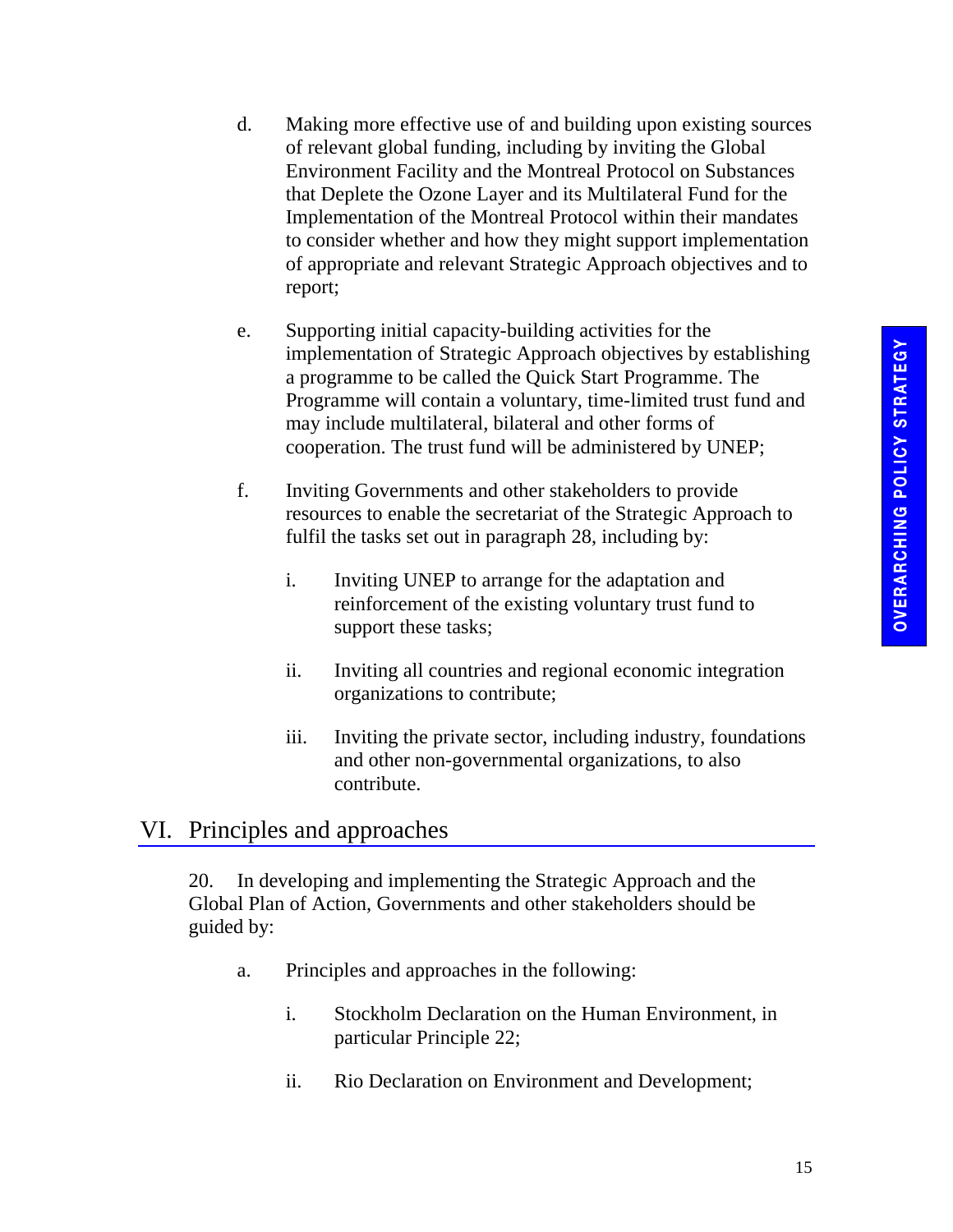- iii. Agenda 21, in particular chapters 6, 8, 19 and 20;
- iv. United Nations Millennium Declaration;
- v. Bahia Declaration on Chemical Safety;
- vi. Johannesburg Plan of Implementation; and
- b. The following agreements, where applicable to them:
	- i. Montreal Protocol on Substances that Deplete the Ozone Layer;
	- ii. Basel Convention on the Control of Transboundary Movement of Hazardous Wastes and their Disposal;
	- iii. Rotterdam Convention on the Prior Informed Consent Procedure for Certain Hazardous Chemicals and Pesticides in International Trade;
	- iv. Stockholm Convention on Persistent Organic Pollutants;
	- v. ILO Convention No. 170 concerning safety in the use of chemicals at work.

## VII. Implementation and taking stock of progress

21. Institutional arrangements to support implementation and taking stock of progress on the Strategic Approach will include national coordination and, as appropriate, regional processes and, at the international level, a periodic review process facilitated by a secretariat.

22. Implementation of the Strategic Approach could begin with an enabling phase to build necessary capacity, as appropriate, to develop, with relevant stakeholder participation, a national Strategic Approach implementation plan, taking into consideration, as appropriate, existing elements such as legislation, national profiles, action plans, stakeholder initiatives and gaps, priorities, needs and circumstances. Strategic Approach regional implementation plans may be developed, as appropriate, in a similar fashion. Subsequent implementation phases should focus on implementing specific action plans. In parallel, intergovernmental organizations, international financial institutions and private actors are encouraged to support these activities and to consider the development of their own action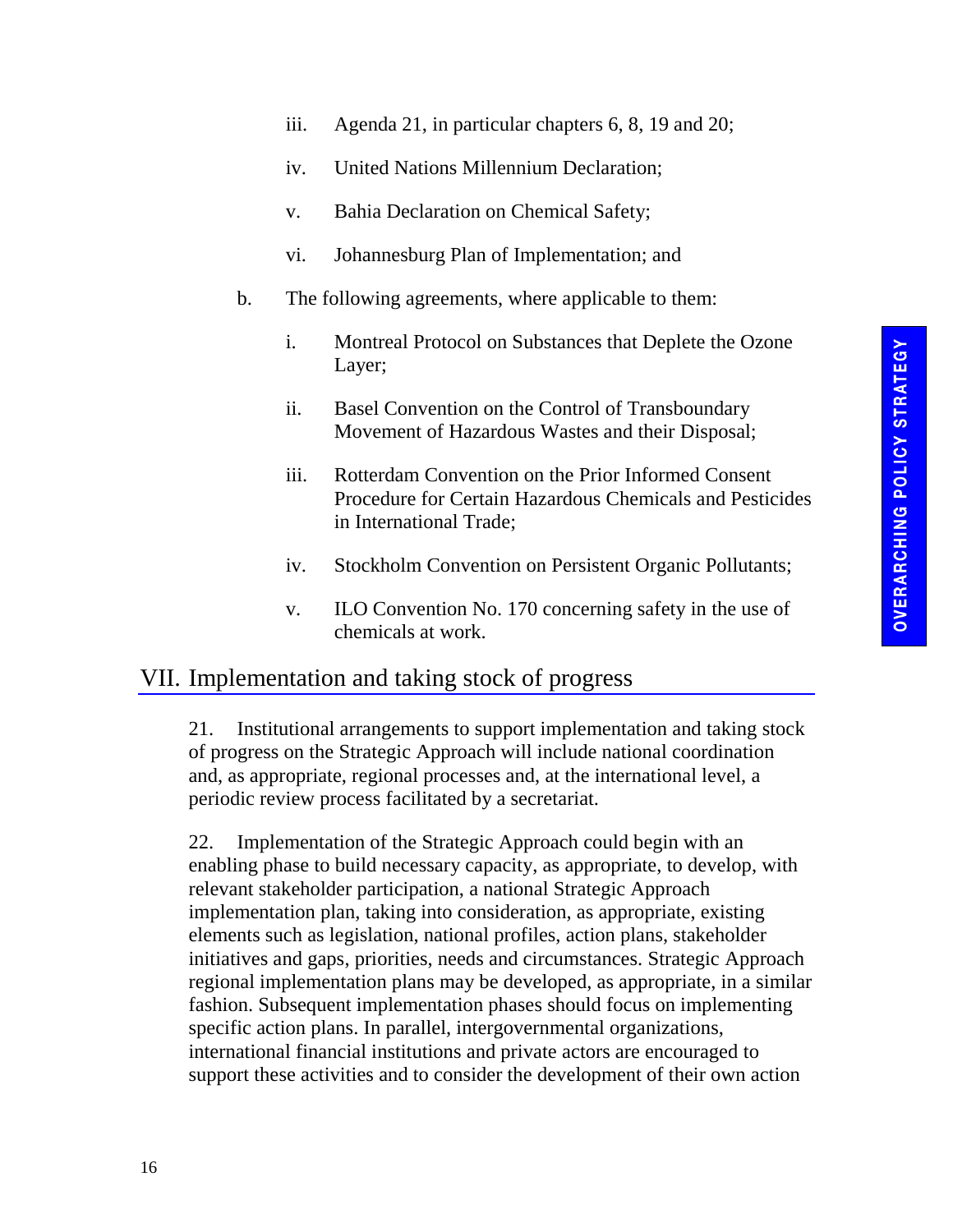plans as appropriate. Partnerships among stakeholders should be pursued in support of implementation.

23. To sustain an integrated approach to managing chemicals, each Government should establish arrangements for implementing the Strategic Approach on an inter-ministerial or inter-institutional basis so that all concerned national departmental and stakeholder interests are represented and all relevant substantive areas are addressed. To facilitate communication, nationally and internationally, each Government should designate a Strategic Approach national focal point to act as an effective conduit for communication on Strategic Approach matters, including invitations to participate in meetings and information dissemination. The Strategic Approach national focal point should be a representative of the country's inter-ministerial or inter-institutional arrangements, where such arrangements exist.

24. The International Conference on Chemicals Management (hereafter referred to as the Conference) will undertake periodic reviews of the Strategic Approach. The functions of the Conference will be:

- a. To receive reports from all relevant stakeholders on progress in implementation of the Strategic Approach and to disseminate information as appropriate;
- b. To evaluate the implementation of the Strategic Approach with a view to reviewing progress against the 2020 target and taking strategic decisions, programming, prioritizing and updating the approach as necessary;
- c. To provide guidance on implementation of the Strategic Approach to stakeholders;
- d. To report on progress in implementation of the Strategic Approach to stakeholders;
- e. To promote implementation of existing international instruments and programmes;
- f. To promote coherence among chemicals management instruments at the international level;
- g. To promote the strengthening of national chemicals management capacities;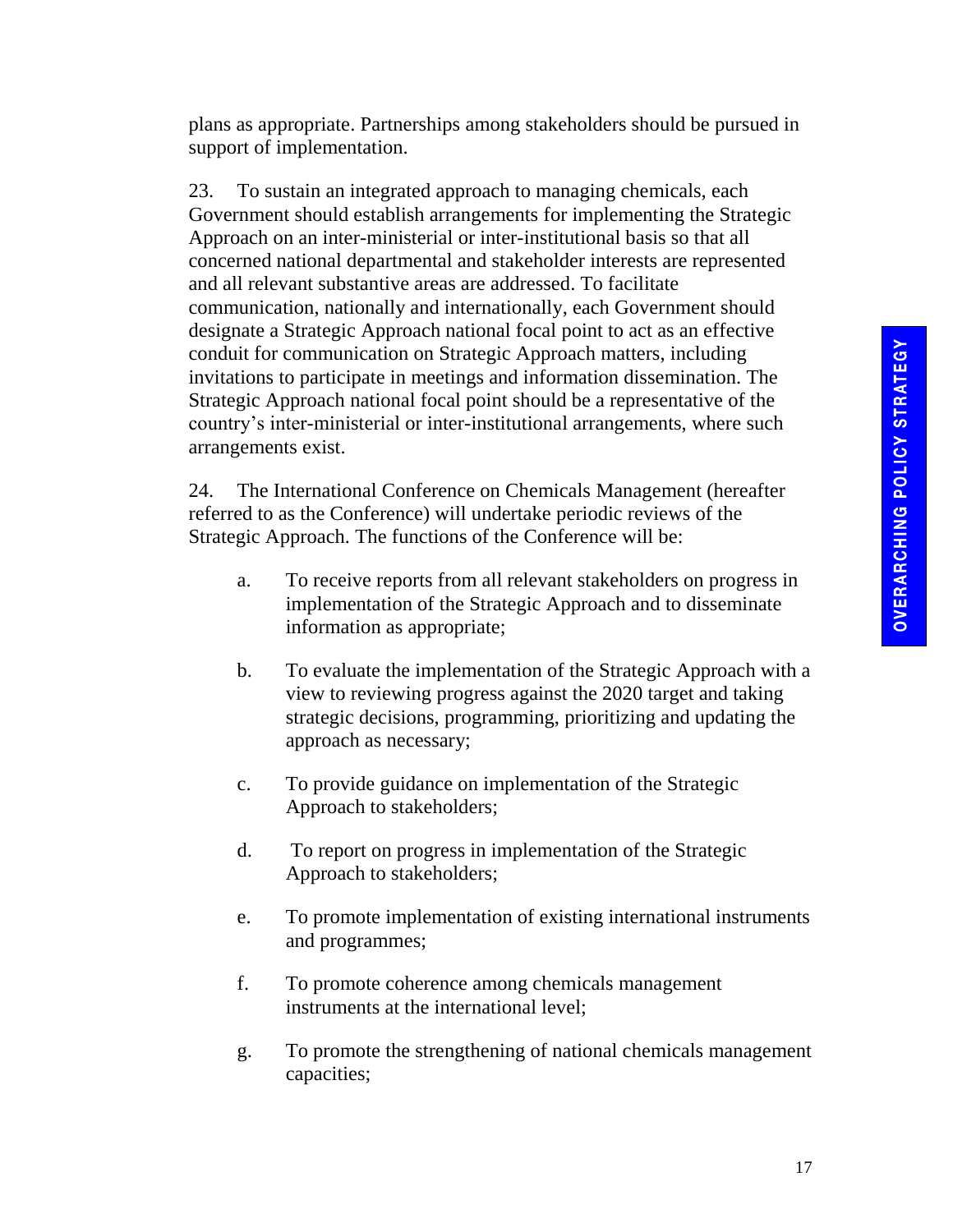- h. To work to ensure that the necessary financial and technical resources are available for implementation;
- i. To evaluate the performance of the financing of the Strategic Approach;
- j. To focus attention and call for appropriate action on emerging policy issues as they arise and to forge consensus on priorities for cooperative action;
- k. To promote information exchange and scientific and technical cooperation;
- l. To provide a high-level international forum for multi-stakeholder and multi-sectoral discussion and exchange of experience on chemicals management issues with the participation of non-governmental organizations in accordance with applicable rules of procedure;
- m. To promote the participation of all stakeholders in the implementation of the Strategic Approach.

25. Where appropriate, sessions of the Conference should be held back-toback with meetings of the governing bodies of relevant intergovernmental organizations in order to enhance synergies and cost-effectiveness and to promote the Strategic Approach's multi-sectoral nature. Sessions of the Conference should be held in 2009, 2012, 2015 and 2020, unless otherwise decided by the Conference.

26. It will be essential that implementation of the Strategic Approach continue effectively between meetings of the Conference, building on its open, multi-stakeholder and multi-sectoral methods. There will be a number of elements for achieving this:

a. Regional meetings have played a significant role in the development of the Strategic Approach and it will be important to build on this commitment and expertise, taking into account the needs of developing countries, in particular the least developed among them, countries with economies in transition and developed countries. Regional meetings will facilitate input on Strategic Approach activities, preparation for future meetings of the Conference and exchange of regional expertise and exchange of information. As with the Conference itself, such meetings could be held back-to-back with relevant regional or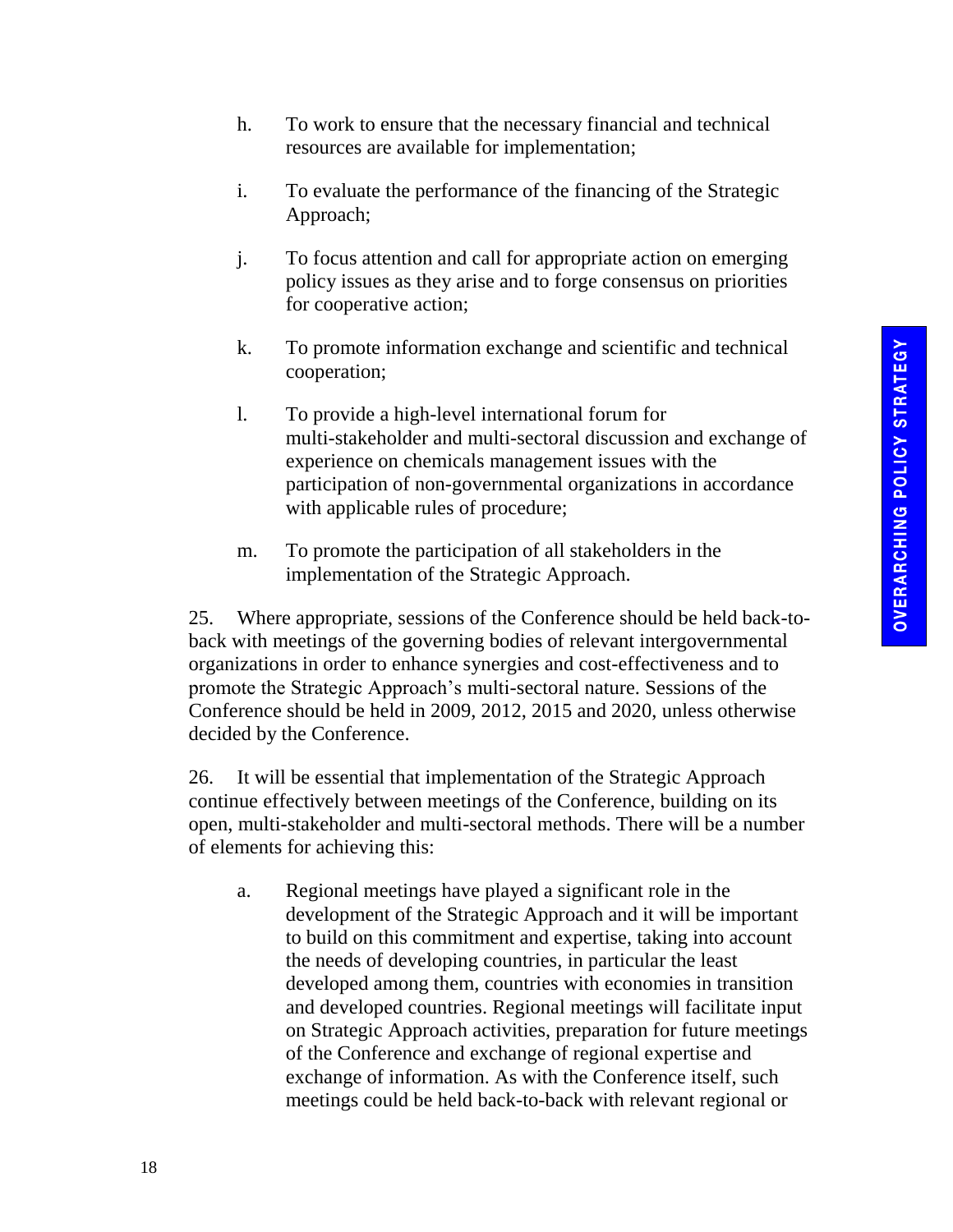global intergovernmental organization meetings, subject to extrabudgetary funding;

- b. The functions of the regional meetings will include:
	- i. To review progress on implementation of the Strategic Approach within the regions;
	- ii. To provide guidance on implementation to all stakeholders at a regional level;
	- iii. To enable technical and strategic discussions and exchange of information to take place;
- c. The implementation of the Strategic Approach will depend in significant part on the activities of relevant intergovernmental organizations. In order to help ensure that these activities are coordinated properly, IOMC should continue to perform a coordinating function for intergovernmental organization activities and work programmes.

27. The Conference should have a bureau with functions in accordance with the rules of procedure.

- 28. The functions to be performed by the secretariat will be:
	- a. To facilitate meetings and intersessional work of the Conference, as well as regional meetings, with maximum multistakeholder participation, and to disseminate the reports and recommendations of the Conference;
	- b. To report to the Conference on implementation of the Strategic Approach by all participants;
	- c. To promote the establishment and maintenance of a network of Strategic Approach stakeholders at the national, regional and, in the case of intergovernmental and non-governmental organizations, international levels;
	- d. To facilitate the development and dissemination of guidance materials to support implementation of the Strategic Approach by stakeholders;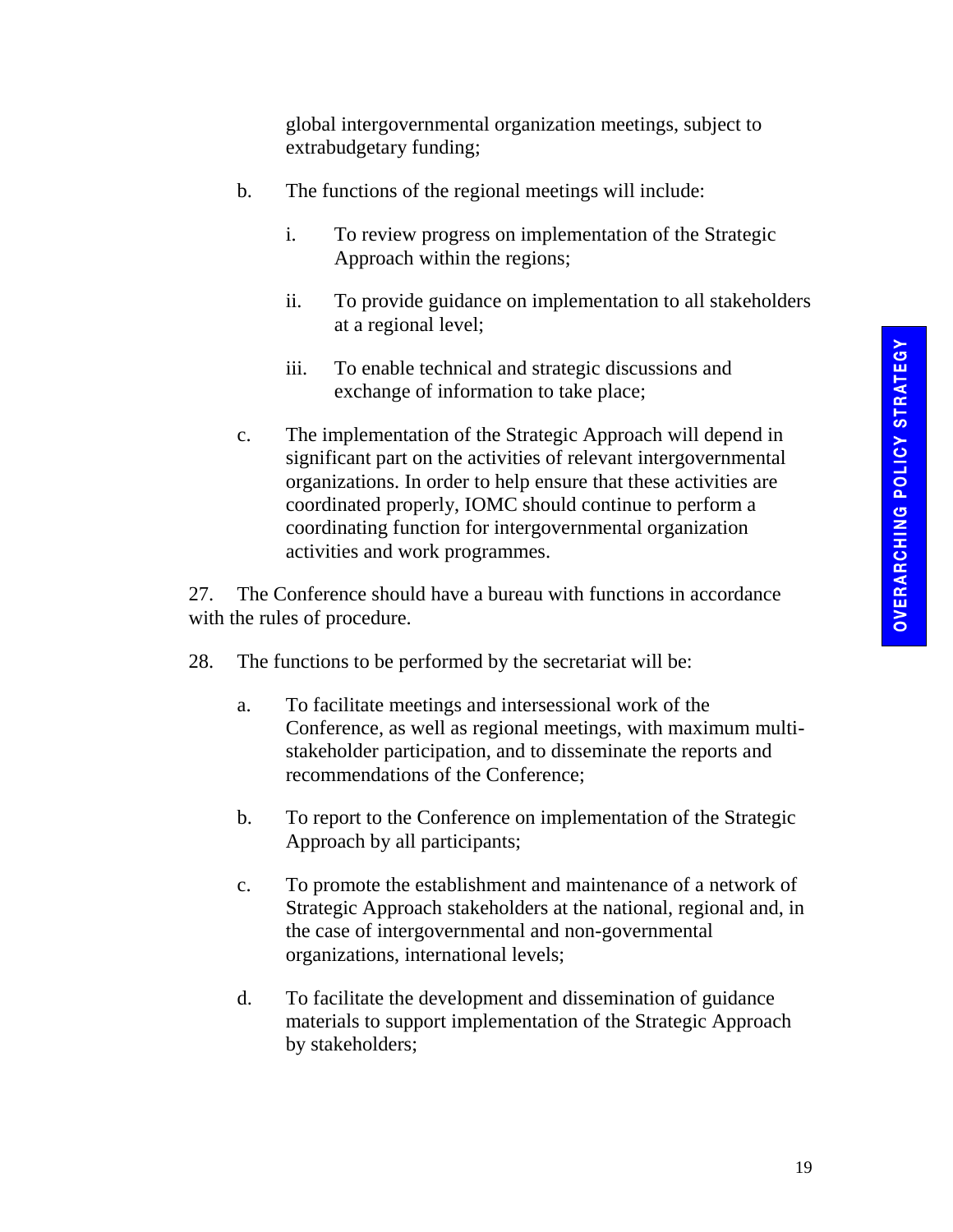- e. To provide guidance to stakeholders in the initiation of project proposals;
- f. To provide information clearing-house services such as provision of advice to countries on implementation of the Strategic Approach, referral of requests for information to relevant sources, and facilitation of access to information and expertise in support of specific national actions;
- g. To ensure that recommendations from the Conference are conveyed to relevant global and regional organizations and institutions;
- h. To promote the exchange of relevant scientific and technical information;
- i. To establish and maintain a working relationship with participating organizations of IOMC in order to draw upon their sectoral expertise.

29. The Executive Director of UNEP will be requested to establish the Strategic Approach secretariat. UNEP and the World Health Organization (WHO) will take lead roles in the secretariat in their respective areas of expertise in relation to the Strategic Approach, with UNEP assuming overall administrative responsibility. The Strategic Approach secretariat will be colocated with the UNEP chemicals and waste cluster in Geneva, and take full advantage of existing synergies. In order to reflect the multi-sectoral nature of the Strategic Approach, the secretariat will work in coordination and/or cooperation with the participating organizations of IOMC and UNDP, as well as with other intergovernmental organizations, as appropriate. The secretariat will report to the Conference.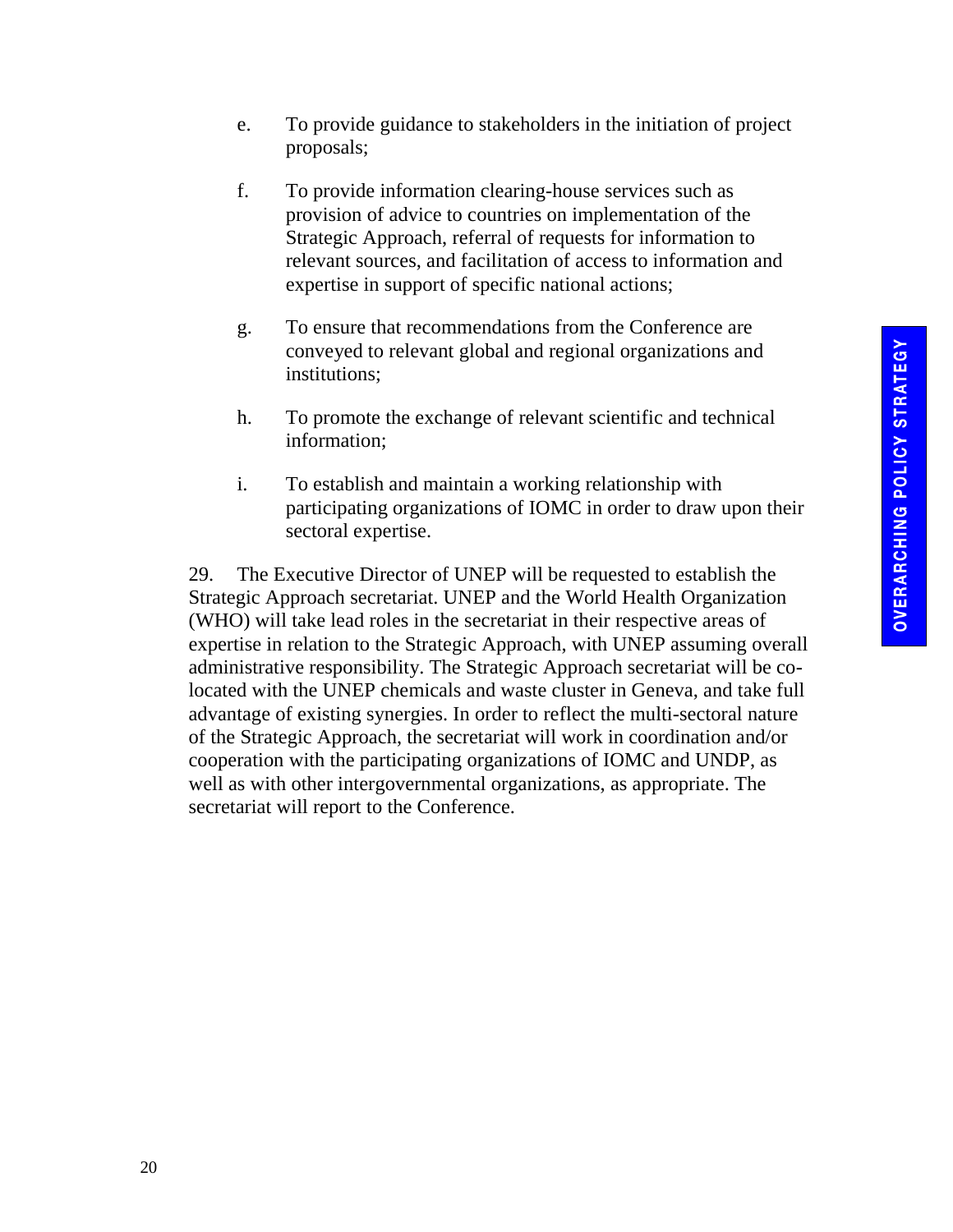#### **Text of paragraph 23 of the Johannesburg Plan of Implementation**

The Johannesburg Plan of Implementation is a key political commitment underlying the Overarching Policy Strategy of the Strategic Approach. In the Plan, it was agreed that "governments, relevant international organizations, the private sector and all major groups should play an active role in changing unsustainable consumption and production patterns." This would include the actions at all levels set out in paragraph 23 of the Plan:

"23. Renew the commitment, as advanced in Agenda 21, to sound management of chemicals throughout their life cycle and of hazardous wastes for sustainable development as well as for the protection of human health and the environment, inter alia, aiming to achieve, by 2020, that chemicals are used and produced in ways that lead to the minimization of significant adverse effects on human health and the environment, using transparent science-based risk assessment procedures and science-based risk management procedures, taking into account the precautionary approach, as set out in principle 15 of the Rio Declaration on Environment and Development, and support developing countries in strengthening their capacity for the sound management of chemicals and hazardous wastes by providing technical and financial assistance. This would include actions at all levels to:

"(a) Promote the ratification and implementation of relevant international instruments on chemicals and hazardous waste, including the Rotterdam Convention on Prior Informed Consent Procedures for Certain Hazardous Chemicals and Pesticides in International Trade so that it can enter into force by 2003 and the Stockholm Convention on Persistent Organic Pollutants so that it can enter into force by 2004, and encourage and improve coordination as well as supporting developing countries in their implementation;

"(b) Further develop a strategic approach to international chemicals management based on the Bahia Declaration and Priorities for Action beyond 2000 of the Intergovernmental Forum on Chemical Safety by 2005, and urge that the United Nations Environment Programme, the Intergovernmental Forum, other international organizations dealing with chemical management and other relevant international organizations and actors closely cooperate in this regard, as appropriate;